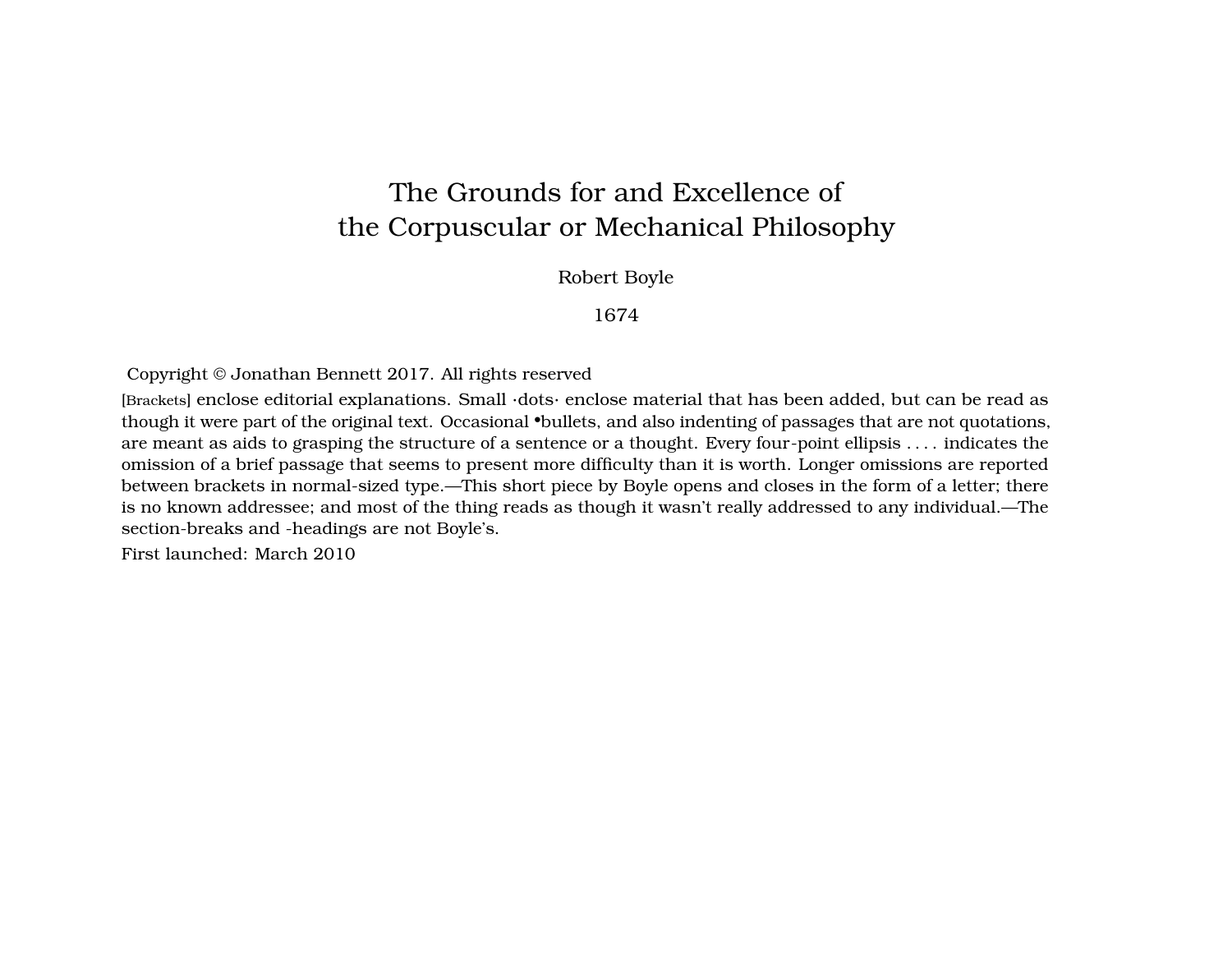| <b>Contents</b>                          |             |
|------------------------------------------|-------------|
| Introduction                             | $\mathbf 1$ |
| Four points                              | $\bf{2}$    |
| The versatility of mechanism             | 3           |
| The world's soul etc.                    | 6           |
| The top trio                             | 7           |
| Challenges that mechanisms could survive | 8           |
| Mechanism isn't scary                    | 10          |
| Decoding the world                       | 11          |
| Recapitulation                           | 12          |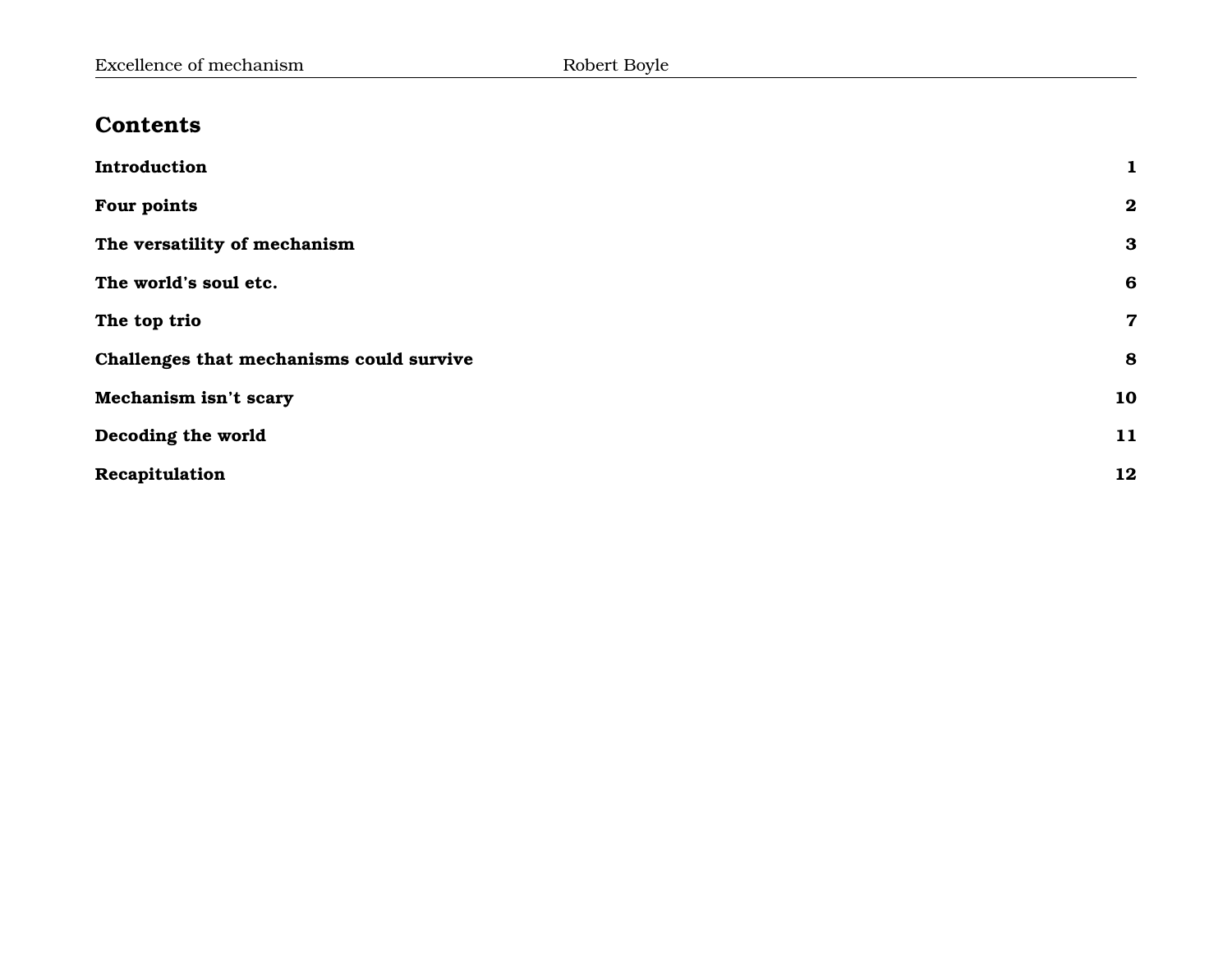## **Glossary**

*a priori***:** When Boyle uses this phrase on page [11](#page-13-0) he isn't using it in the sense that Kant made famous 80 years later. That is, he isn't talking about proving *independently of all experience* that your theory is true. He seems to mean something along those lines, but less strenuous, namely proving *in advance of thorough and protracted testing* that your theory is true.

**chemist:** In Boyle's day there wasn't much of the science called 'chemistry' today: no atoms had been isolated, the periodic table hadn't been discovered, and so on. Boyle's frequent mentions of 'chemists' refer to *alchemists*. Reading this text will tell you what his basic complaints against them were. Text-books and encyclopedias will tell you that Boyle *was* a chemist. That is a long story.

**phenomenon:** Boyle regularly uses this word to mean 'particular event or state of affairs'.

**philosophy:** In Boyle's time 'philosophy' covered science as well as the discipline called 'philosophy' today. The word will be left untouched in this version, but all through the discussion Boyle's topic is science, specifically physics, though some of his arguments bring in issues that are 'philosophical' in our sense.

**physical:** In Boyle's time, 'physical' had a broader meaning than it does today. It came from an ancient trilogy:

logic, physics, ethics,

having to do with

what must be, what is, what ought to be.

Roughly speaking, Boyle's 'physical' means 'having do with what is really out there in the world'. See for example the paragraph beginning 'I shall start. . . ' on page [6.](#page-8-0)

**principle:** Throughout the early modern period 'principle' (like its cousins in French and Latin) **sometimes** meant, as it does today, a proposition that has some privilege of basicness or certainty; but **more often** it meant something totally different: a 'principle' was a source, a cause, a generating factor. (Hume's *Enquiry into the Principles of Morals* doesn't discuss any moral propositional principles; it is, as Hume explicitly says, an enquiry into the *sources in human nature* of our moral beliefs and feelings.) Most of Boyle's uses of the word in the present work have this once dominant and now obsolete sense. For example: some 'chemists' held that many facts about how a bit of matter behaves depend on what proportions it contains of salt, sulphur, and mercury; and Boyle repeatedly credits them with regarding those three substances as 'principles'. See also, especially, the note on page [9.](#page-10-0)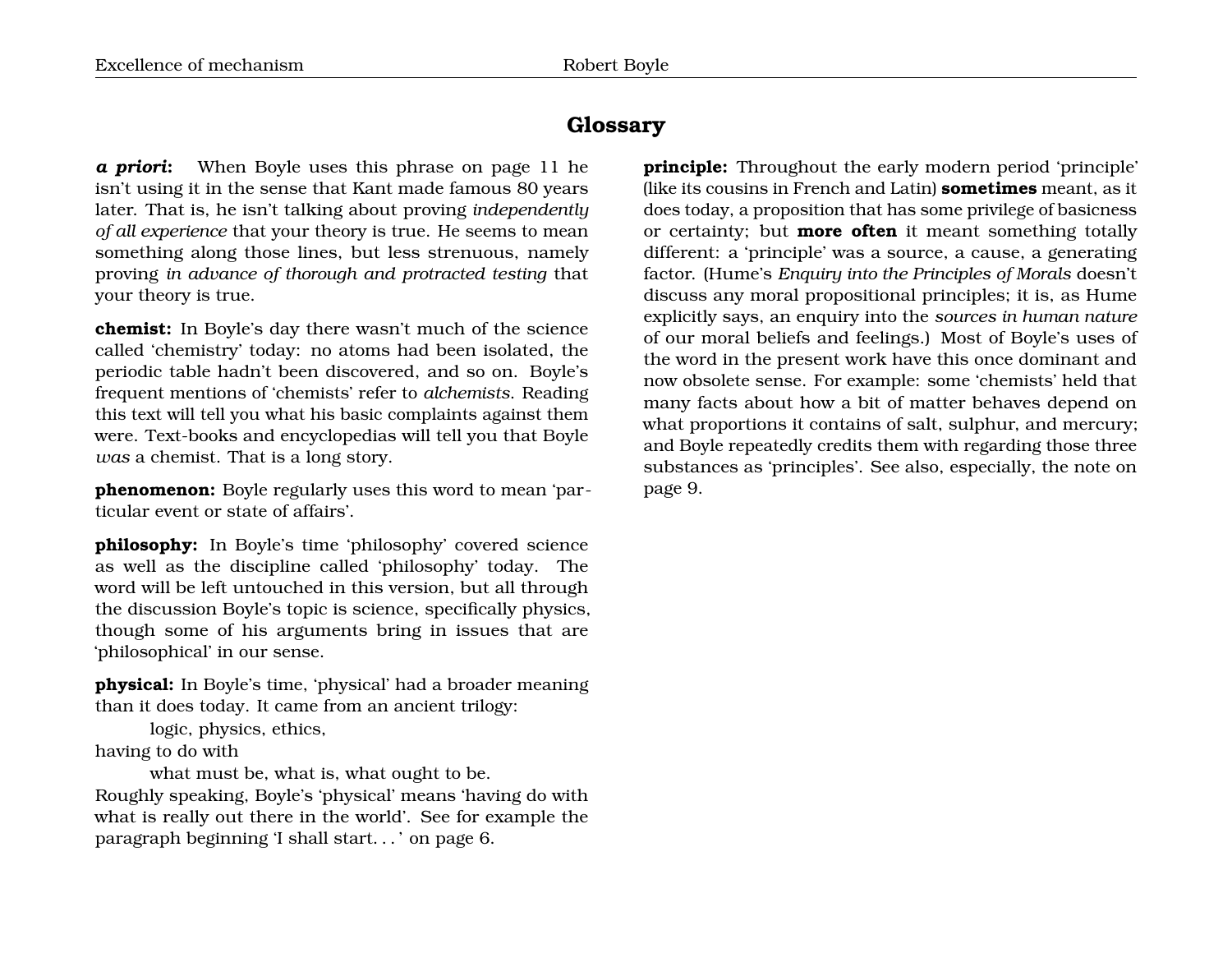## <span id="page-3-0"></span>**Introduction**

The importance of the question you put to me would ·ordinarily· lead me to refer you to my *Dialogue about a Good Hypothesis* [a work that is now lost] and some other papers of that kind, where you could find my thoughts about the advantages of the mechanical hypothesis set down and discussed pretty fully. But all you want from me is a brief account not of •what I am firmly convinced of but of •what I think is *probably* true that can be said in support of preferring and valuing the corpuscular philosophy above Aristotle's and the chemists'. So you'll have to settle for getting from me a really short sketch of some of the chief advantages of the hypothesis that you and I favour, with no

introductory remarks,

exact method, or

full discussion,

or anything else that would take many words. I'm willing to satisfy your curiosity on this occasion because I have often seen you alarmed and upset when you hear of any book that claims to uphold or repair the decaying philosophy of the schools [= 'the scholastics', the Aristotelians], or when some bold chemist who gives to the chemists the title of 'philosophers' and claims to build wholly upon experience, with the implication that the chemists are the only scientists who have had any experience!

Some of those writers applaud things that they don't understand (as when the Aristotelians praise 'substantial forms'); others criticise things that they don't understand (as when the chemists condemn mechanical explications of nature's phenomena). I don't want you to be tempted to despair by the confidence or reputation of these people, so I'll offer you some considerations that I hope will not only •keep you on good terms with the philosophy you have

embraced, but perhaps also (by some considerations that you haven't yet met with) •make you think it probable that any new attacks on it that you hear of will fail—either being turned back by the corpuscularian philosophy or found to be reconcilable to it.

When I speak ·approvingly· of the corpuscular or mechanical philosophy, I am far from endorsing the view of the Epicureans that

> atoms, meeting together by chance in an infinite vacuum, are able unaided to produce the world and all its phenomena;

or the view of some modern philosophers that

God put into the whole mass of matter such an invariable quantity of motion that that was all he needed to do to make the world, the material parts being able by their own unguided motions to work themselves into what we recognise as a *system*,

All I'm defending is a philosophy that **(1)** deals only with purely corporeal things [i.e. deals only with bodies, and has nothing to say about minds]; and **(2)** distinguishes **(a)** the ultimate origins of things from **(b)** the subsequent course of nature, and teaches concerning **(a)** that God not only gave motion to matter but also at the outset •guided the various motions of its parts in such a way that he contrived them into the world he planned for them to compose—a world supplied with seminal principles [see Glossary] and structures or models of living creatures—and •established the rules of motion and the order amongst bodies that we ordinarily call 'the laws of nature'. And having said this about **(a)**, the corpuscular philosophy may be allowed to teach regarding **(b)** that once the universe had been constructed by God, and with the laws of motion being settled and then upheld by his unceasing concourse [i.e. his unceasingly allowing, consenting to, going along with, them] and his general providence, the phenomena of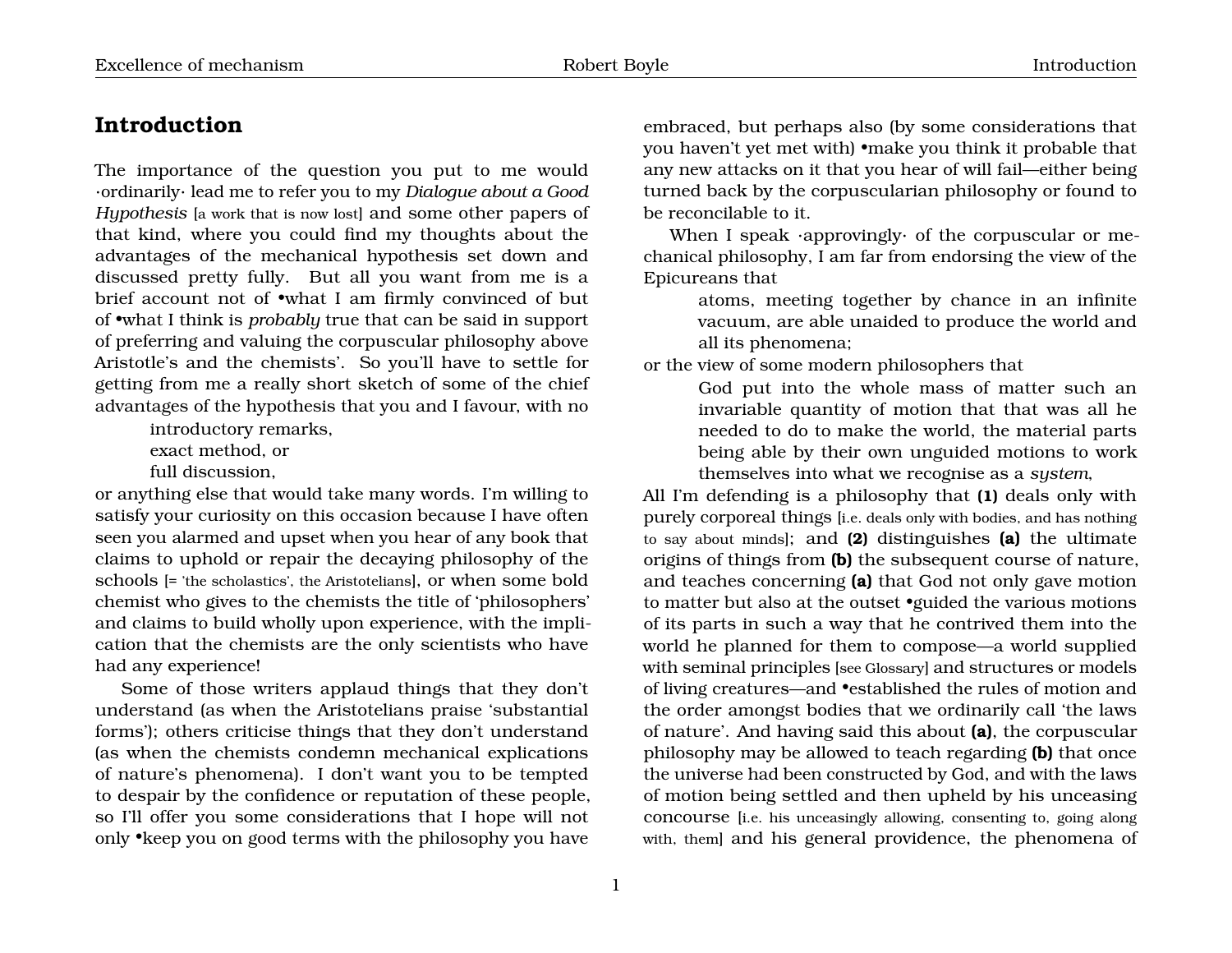the world thus constituted are physically produced by the mechanical states of the parts of matter, and the effects they have on one another according to mechanical laws.

And now having shown what kind of corpuscular philosophy I am talking about, I proceed to the considerations that I thought give it the best support.

#### <span id="page-4-0"></span>**Four points**

**1.** Firstly, there is the fact that mechanical principles and explanations are intelligible, *clear*. I needn't tell you that the Aristotelians have complex quarrels among themselves regarding matter, privation, substantial forms. . . .and so on; and I have shown ·in my book *The Sceptical Chemist*· that the chemists are sufficiently puzzled to define and describe their 'hypostatical principles' in a way that makes them consistent with one another and also consistent with some obvious phenomena. [From now on this version will replace 'hypostatical' by 'elemental', meaning 'incapable of being analysed into simpler and more basic kinds of matter. For 'principles', see Glossary.] And their doctrines about the 'archeus', 'astral beings', 'gas' [a new word at that time], blas, and other odd notions are even darker and more intricate. That may have contributed to the darkness and ambiguity of what the chemists say, because their speech can't be very clear when their conceptions are far from being so. And if the principles of the Aristotelians and the chemists are thus obscure, we can't expect clarity in explanations that are given in terms of them and them alone. And indeed many of those explanations are either so general and slight—or so unsatisfactory in other ways—that even if we grant the chemists their principles, it is very hard to understand or accept their applications of them to particular phenomena. And in some of the Aristotelians' discussions of

their shallow and narrow theories—though more ingenious and subtle ·than those of the chemists·—they strike me as having behaved more like painters than philosophers: they have presented only the *skin*, like drawers of landscapes who make men imagine they are seeing castles and towns and other structures that appear solid and magnificent and widely spread out, when really the whole thing is just a *surface* made up of colours and art and held within a frame that may be barely a yard long.

With the corpuscular philosophy, on the other hand, •men **easily** understand one another's meaning when they talk of motion, rest, size, shape, order, situation, and contexture [here = 'microstructure'] of material substances; and •these principles provide **clear** accounts of the things that are rightly derived purely from them—so **easily** and so **clear** that when such corpuscularian explanations are available they are accepted even by the Aristotelians and chemists whose own principles are quite different. ·It seems that they *really* accept them: they· don't look for any further explanation, even when the phenomenon being explained is so remarkable that it might well be thought to be the effect of a hidden form or an occult quality! The very same Aristotelians who think that the stars and planets are moved by intelligences can't explain eclipses in terms of their own theoretical apparatus. Even today there are East Indians who swarm out with instruments that they use to relieve the distressed moon, whose loss of light they think is due to a fainting fit out of which it must be aroused; and we ·*all*· laugh at them, because no intelligent man, whether chemist or Aristotelian, brings his own special principles into the story after he is informed that the moon is eclipsed by the earth's coming between it and the sun, and the sun by the moon's coming between it and the earth. And when we see the image of a man projected into the air by a concave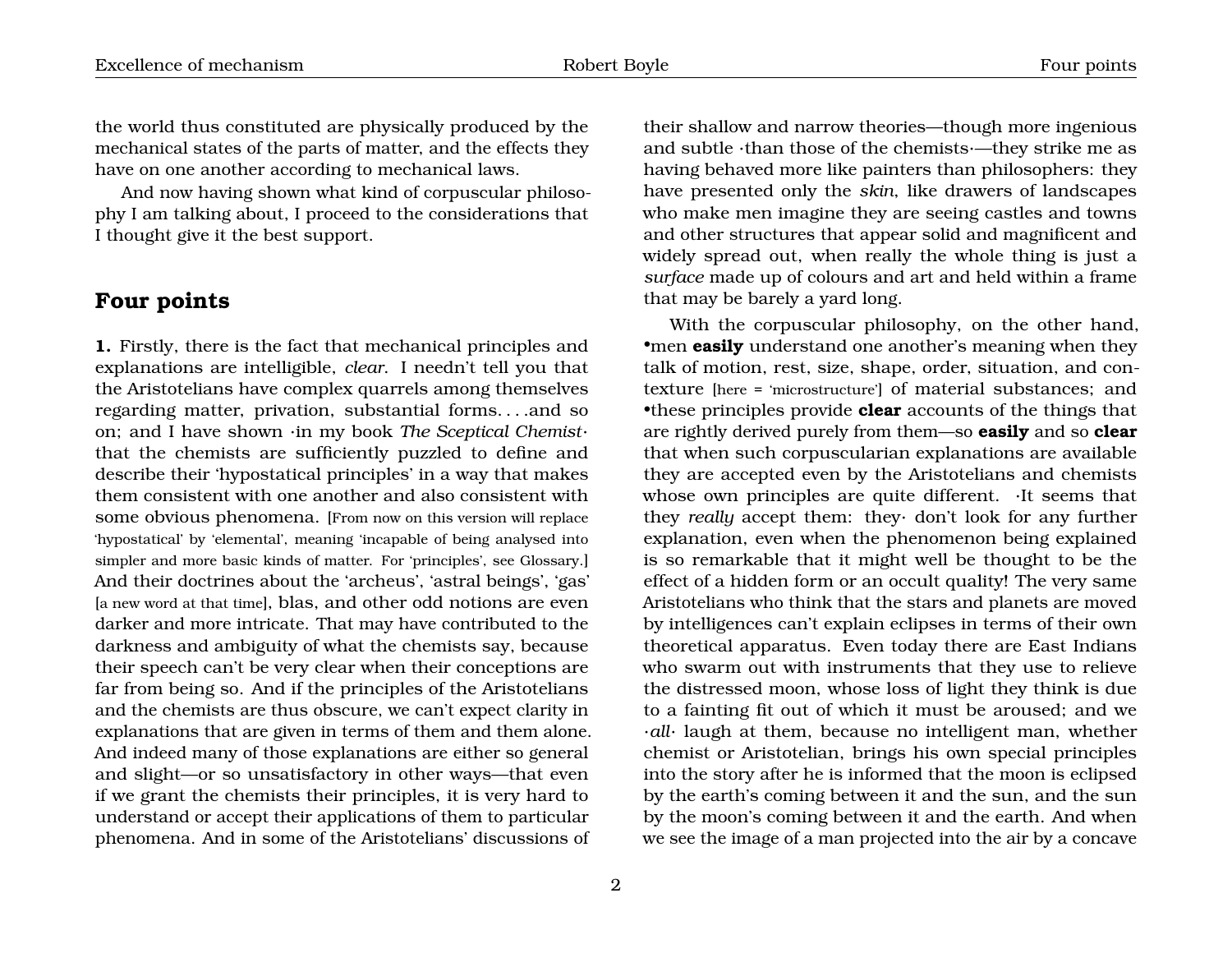spherical looking glass, though most men are amazed at it (and some suspect it to be outright witchcraft), anyone who knows enough of the mathematical theory of mirrors will be satisfied that this phenomenon is produced by the beams of light reflected and thereby made convergent according to optical (and therefore mathematical) laws; he won't need to consult Aristotle, or Paracelsus [an influential 'chemist'], or bring in elemental principles and substantial forms.

Philosophers of various sects have rejected corpuscular principles, even when they think our explanations as clear as, or even clearer than, theirs; because they imagine that our explanations can be given for only a few things and consequently are insufficient. But I mustn't now repeat what I say elsewhere to show this.

**2.** There can't be *fewer* principles than the two grand ones of mechanical philosophy, matter and motion. For matter alone, if it isn't moved, is altogether inactive, and while all the parts of a body continue in one state without any motion at all, that body won't undergo any alteration and it won't act on anything else, though it may perhaps alter the action of other bodies that bump into it.

**3.** We can't conceive any principles more basic than matter and motion. Either

both of them were immediately created by God or, if matter is eternal and thus was never created (as some hold to be the case) it must be the case that

> •motion was produced by some immaterial supernatural agent, or •motion is something that the moving matter just naturally produces itself.

**4.** There can't be any physical principles that are simpler than matter and motion, because there's no truthful or even reasonably plausible way of representing either of them as compounded out of two or more simpler items.

#### <span id="page-5-0"></span>**One more: the versatility of mechanism**

**5.** Corpuscular principles are enormously comprehensive. If one part of matter x collides strongly enough with another y, the necessary effect of this is either •to drive y on as a whole or else •to break or divide y up into particles that have determinate motions, shapes, sizes, postures, orders and textures. ·To get a sense of the range of possibilities here, consider just· the first two of these, ·motion and shape·. Each of these is capable of numerous varieties. The shape of a portion of matter may be

•one of the five regular shapes treated of by geometricians: or

•some determinate three-dimensional shape such as those of a cone, a cylinder, etc.; or

•an irregular shape such as those of grains of sand, hoops, feathers, branches, forks, files, etc. (we have names for some of these, but not for all).

And the great variety of shapes is matched by the variety of motions that one of these particles may have. As well as •the direction in which a particle is moving, there are many other factors—especially •the almost infinitely varying speeds, •whether in moving it is also rotating or not, •whether the line along which it is moving is straight, circular, elliptical, parabolical, hyperbolical, spiral, and I don't know how many others. ·Why do I suspect that there are countless others? Well·, later geometricians have shown that those crooked lines can be compounded of several ·simpler· motions,. . . .so that it is anyone's guess how many more curves can. . . .be made by new compositions and decompositions of motions.

Now, given that a single particle of matter can be diversified in so many ways simply through its shape and motion, think what a vast number of variations could be produced by the compositions and decompositions of myriads of single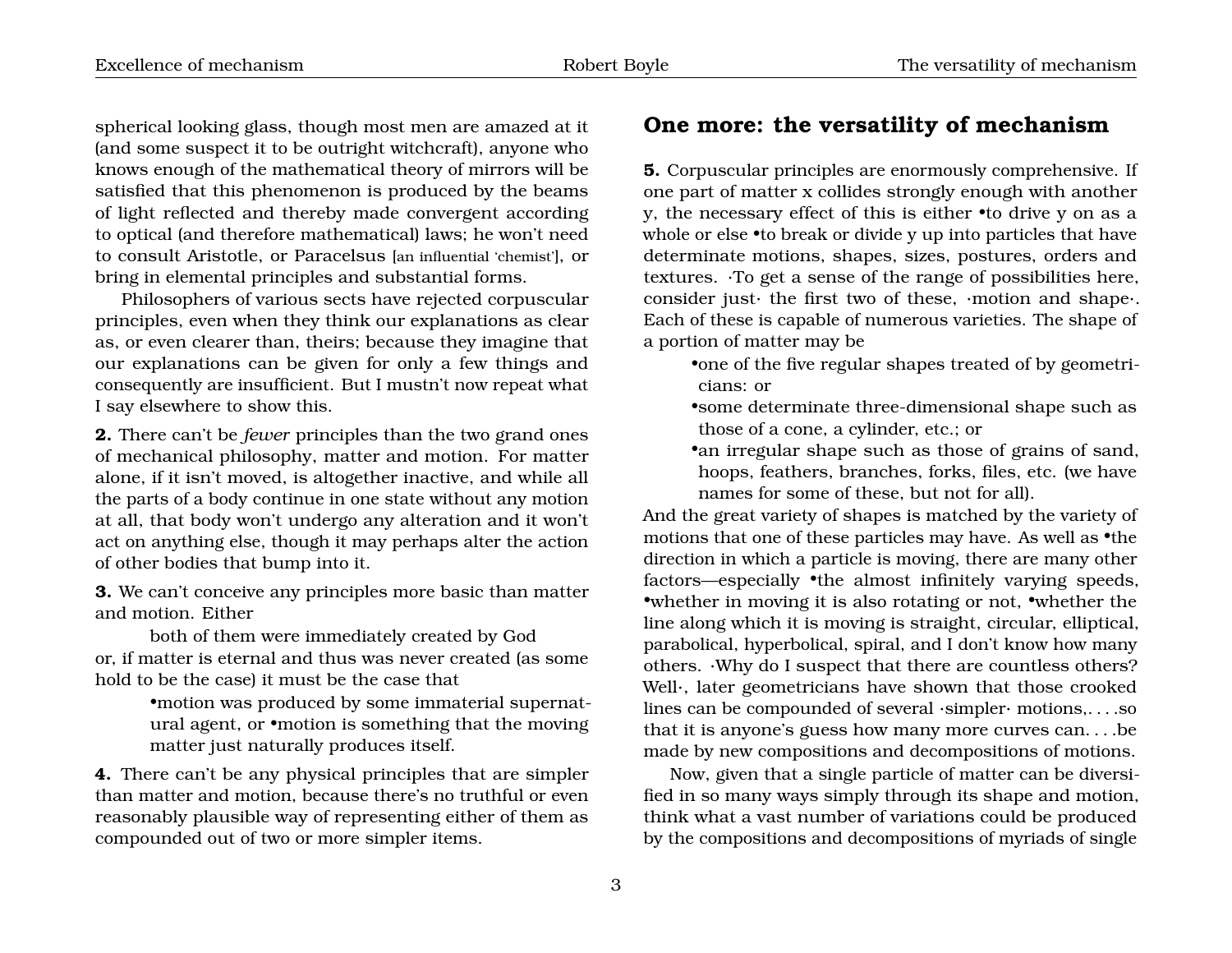invisible corpuscles that may be contained and organised in one small body! ·And don't think of those tiny particles as having nothing but shape and motion·; each of them may have others of the always-causally-relevant features that I have mentioned—·size, order, situation, contexture and so on·. Especially since a collection of those corpuscles may be gathered together into a single body which, because of the way its parts have been put together, • is further diversified by its size and shape, and pores (perhaps very many, and of various shapes and sizes), and also •has many capacities of acting and being acted on because of its place among other bodies in a world constituted as ours is. So bearing in mind the almost endless variety that can come from different ways of putting together a small number of things (e.g. fewer than twenty things), when I think about those who believe this:

> Mechanical principles may indeed serve to explain the phenomena of this or that particular part of natural philosophy (statics, hydrostatics, the theory of the planetary motions, or whatever), but they can never be applied to corporeal phenomena,

I am apt to regard those otherwise learned men as I would someone who asserted this:

> By putting together the letters of the alphabet one can indeed make up all the words to be found in one book (e.g. in Euclid or Virgil) or in one language (e.g. in Latin or English), but that they can't possibly suffice to provide words for all the books of a great library, much less to all the languages in the world.

And there's another sort of philosopher who •sees the great causal power of

size, shape, location, motion, and connection in *engines*, and •is led by this to grant that those mechanical principles may have a large role in the operations of bodies that are big enough to be seen and felt, but who •won't

admit that these principles can be applied to the hidden interactions among the minute particles of bodies, and who therefore •thinks we have to explain these ·hidden interactions· in terms of what he calls 'nature', 'substantial forms', 'real qualities', and other such unmechanical principles and agents. [In his edition of this work, J.J.MacIntosh remarks that 'This somewhat blithely ignores the problem corpuscularians had with cohesion', i.e. with the question of what makes the difference between a pebble and a handful of dust.]

But we *don't* have to ·resort to any of those unmechanical notions·, because the mechanical states of matter occur and the laws of motion operate not only in great masses and middle-sized lumps of matter, but also in the smallest fragments. A smaller portion of matter is as much *a body* as a larger one, so it must necessarily have its particular size and shape, just as a larger one must. Look at sand through a good microscope and you'll easily see that each tiny grain of sand has its own size and shape just as a rock or a mountain has. And when we drop a big rock and a pebble from the top of a high building, we find that the pebble as well as the rock moves in conformity with the laws of acceleration-of-heavy-falling-bodies. And the rules of motion are kept to not only by cannon-balls but also by small shot; the laws by which the former batters down a wall are also in play when the other strikes down a bird. And although

> **nature** (or rather its Divine Author) usually works with much finer materials, and employs more intricate contrivances than **art** (so that the structure of even the most complex watch is incomparably inferior to that of a human body),

still a ·human· artist [here = 'craftsman'] can make pieces of work of the general kind ·as nature's· though very different in size, and in these works we can see skill and complexity *like* nature's though not *equal to* it, and often we see motions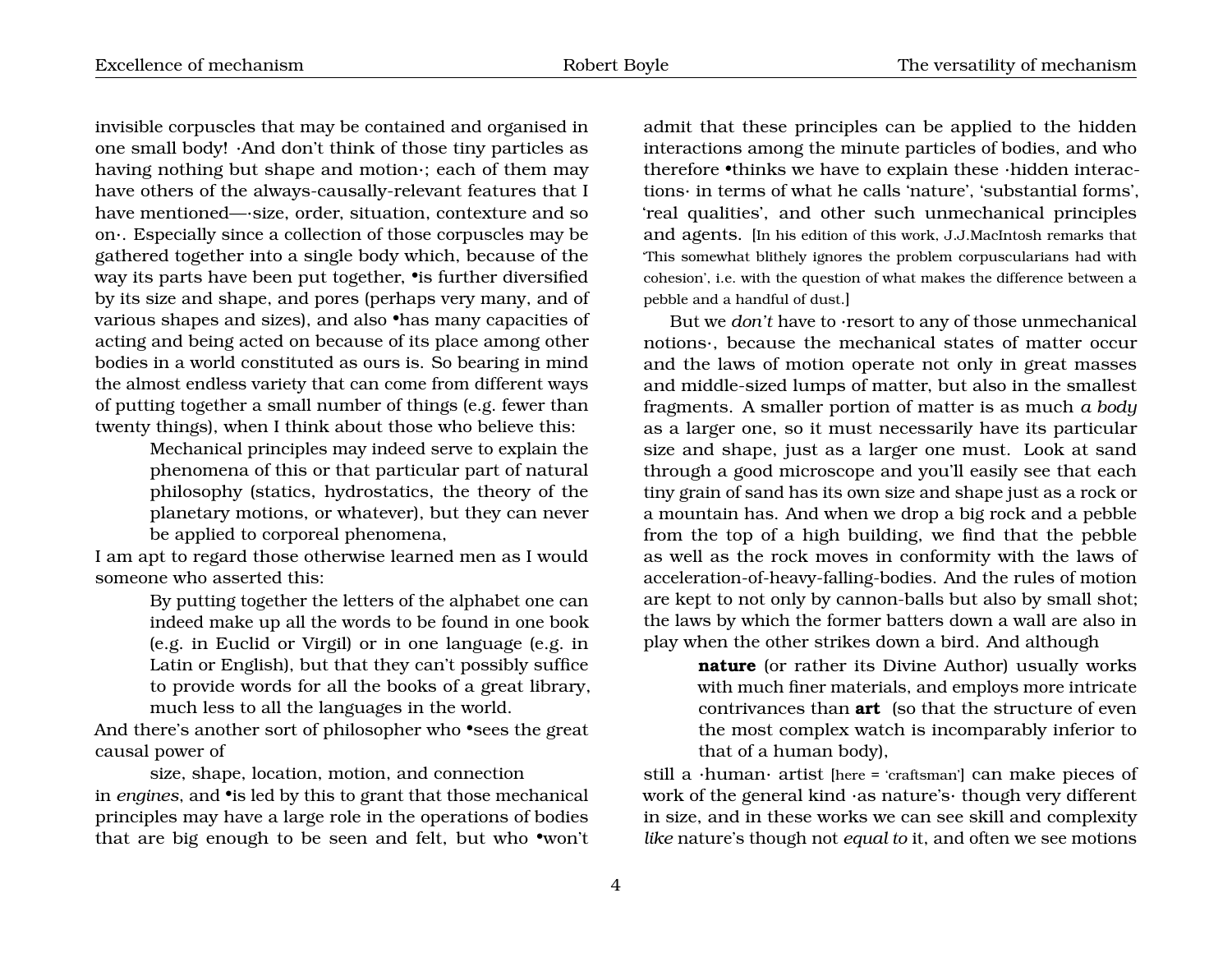like those of certain works of nature. In all this, of course, the human artist is constrained by the amount of the matter he employs, the demands of his design, and the size and shape of the instruments he employs. Think for instance of a smith who uses a hammer and other large instruments to turn masses of iron into great bars or wedges, or into the strong and heavy chains that used to be employed to load down malefactors. . . .; with smaller instruments he could make smaller nails and filings, almost as tiny as dust; and the time may come when with even finer tools men will make links of a strange slenderness and lightness—so that ·even now· good authors report a chain with several links that was fastened to a flea which could move it. I seem to remember seeing something like this, and I have had the pleasure of seeing how human skill can produce extremely small things of kinds that are usually made much bigger. So if someone says that

> the mechanical principles can usefully be brought into our account of big natural bodies whose structure is visible, they shouldn't be applied to portions of matter whose parts and texture are invisible ·because they are so small·,

he will sound to some ·of us· like someone who says that

the laws of mechanism can explain what happens in a town-clock, but don't apply to a pocket-watch.

[Boyle then gives the example of a terrella [from Latin meaning 'little earth', an artificial magnetised sphere], which he says obeys the same 'magnetic laws' as the whole earth does.]

Those who 'explain' natural phenomena in terms of 'agents' that are such that we have no conception of how they operate to make those effects happen—people who tell us about such vague agents as 'the soul of the world', 'the universal spirit', 'the plastic power' and so on—may in some cases tell us something, but they don't tell us anything

that will satisfy the curiosity of an inquisitive person who is not asking 'What is the general agent that produces phenomenon x?' so much as 'By what means and in what manner is x produced?'. ·In saying that they sometimes tell us something·, I am conceding that the notions they are working with *are not* internally self-contradictory, which many judicious people think that 'substantial forms' and 'real qualities' *are*.

The famous Sennertus and some other learned physicians tell us about diseases that are caused by incantations. But ·that is a useless account of them·. If a competent physician comes to visit a patient who is reported to be bewitched, asks about the strange symptoms, and is given the cool reply 'They are produced by a witch or the devil', he won't settle for such a short and uninformative account as that if he •can somehow trace those extravagant symptoms back to some better known and more published disease such as epilepsy, convulsions, hysterical fits, or the like. And if he •can't do that, he'll admit that he knows much less about this illness than might be expected and attained with other diseases; and that will make him think that he ought to search into the nature of the diseased matter, and he won't be satisfied until that search, along with what he knows of the structure of the human body and other concurring physical causes, enables him to formulate at least a *probable* explanation of this malady. The account he was initially given would satisfy him as much as someone who asks 'How does it happen that this watch marks and strikes the hours?' would be satisfied by being told 'It was made to do that by watchmaker Smith'. . . .

And now at last I come to the matter that in my experience does most to alienate other sects from the mechanical philosophy. It is that they think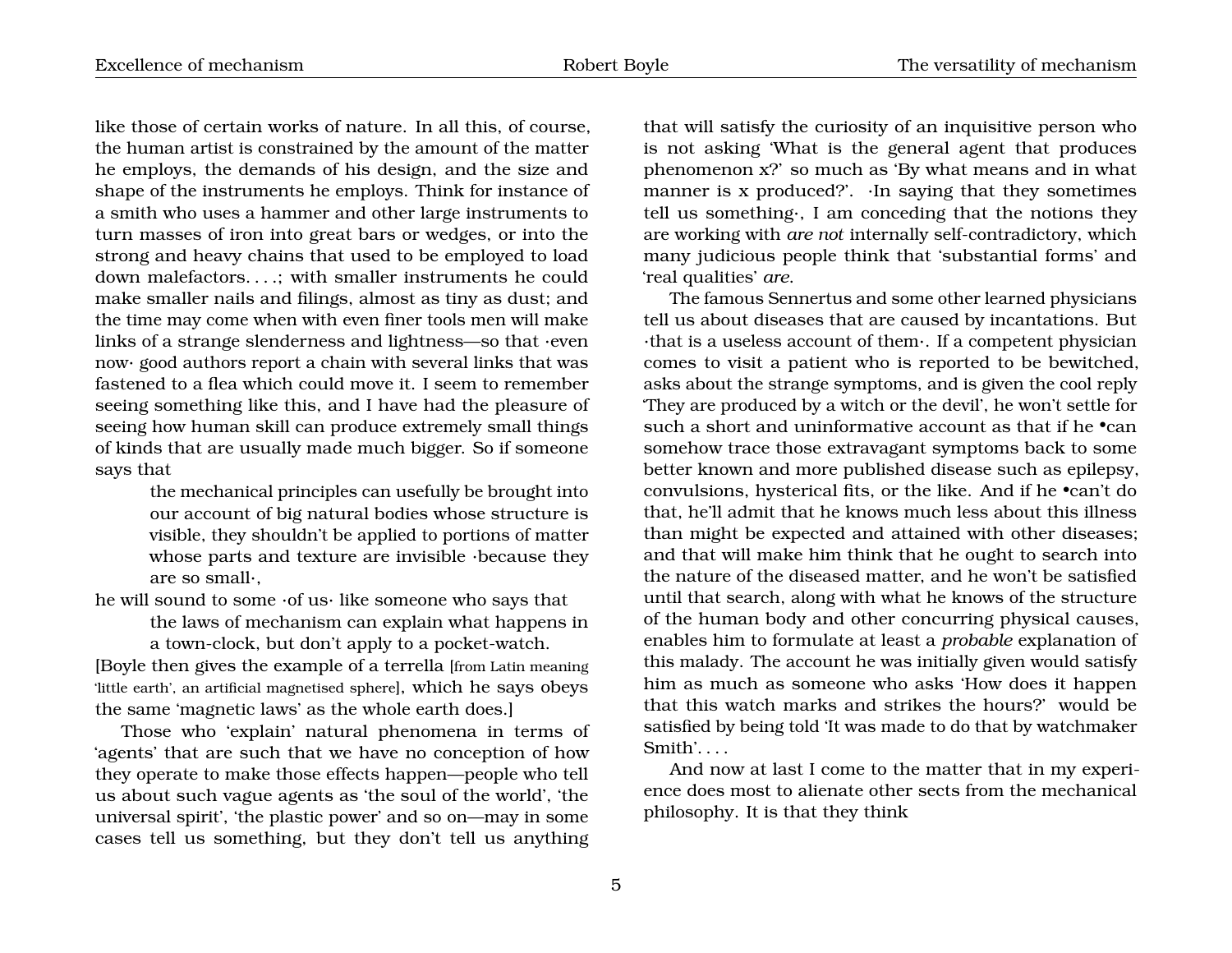The mechanical philosophy claims to have principles that are so universal and so mathematical that no other physical hypothesis can square with it or be tolerated by it.

I look on this as an easy mistake but an important one [easy to make? easy to correct?]. It is important because the very fact that the mechanical principles are so universal, and therefore applicable to so many things, fits them to include (rather than forcing them to reject) any other hypothesis that is grounded in nature. . . . When any such hypothesis is prudently considered by a skilful and moderate person who is more interested in uniting sects than in multiplying them, whatever is true in it will be found to be •legitimately (though perhaps not immediately) deducible from mechanical principles, or ·at least· to be •consistent with them.

Why is that so? Well, such ·non-mechanistic· hypotheses will probably try to explain natural phenomena either **(1)** with the help of a specified list of material ingredients, such as the Top Trio of the chemists [Boyle uses the Latin *tria prima*; the trio in question are salt, sulphur and mercury], which ·are supposed to· give other bodies their qualities by being ingredients in them, or else **(2)** by introducing some general agent such as the Platonic 'soul of the world' or the 'universal spirit' asserted by some Spagyrists [= 'chemists'], or **(3)** by both of these together.

## <span id="page-8-0"></span>**The world's soul etc.**

I shall start with **(2)**. When an inquiring natural scientist wants to explain some difficult phenomenon, what he's after is not so much •what the **agent** is or does as •what changes are made in **the thing that is acted on** that bring it to

exhibit the phenomena that are under examination, and how and by what means those changes are brought about. Now, the mechanical philosopher ·who aims to evaluate some proposal that a certain agent A explains a certain phenomenon· believes at the outset that the only way one bit of matter can act on another is through motion or its effects; which leads him to the view that if the proposed agent A isn't intelligible and physical [see Glossary], it can never physically explain the phenomenon; and that if it *is* intelligible and physical it will be reducible to *matter, and some of the universal states or qualities of matter* that I have already often mentioned. And in the light of

•the indefinite divisibility of matter,

•the wonderful efficacy of motion, and

•the almost infinite variety of combinations and structures that can be made out of minute and insensible corpuscles,

a philosopher can reasonably think it possible, given these resources, to show how any corporeal agent is mechanically possible—*any* corporeal agent, whatever its name or disguise is, however subtle or diffused or active it may be, as long as it can be solidly proved to be really existent in nature.

(The Cartesians are mechanical philosophers, but their 'subtle matter'—the very name of which proclaims it as a corporeal substance—may for all I know be nearly as widespread and active in the universe as the 'universal spirit' of some chemists or the 'world soul' of the Platonists. But this is by the way.) [Two points about this tricky little aside of Boyle's. •For matter to be 'subtle' is for it to be so finely divided that it is more rarefied and easily pushed around than air. (In Descartes's physics it often seems to stand in for the empty space that Descartes wouldn't allow.) •When Boyle implies that subtle matter may be almost as *helpful* in physical explanations as the universal spirit or the world soul, that is his sarcastic way of saying that it may be almost as *useless*. The point of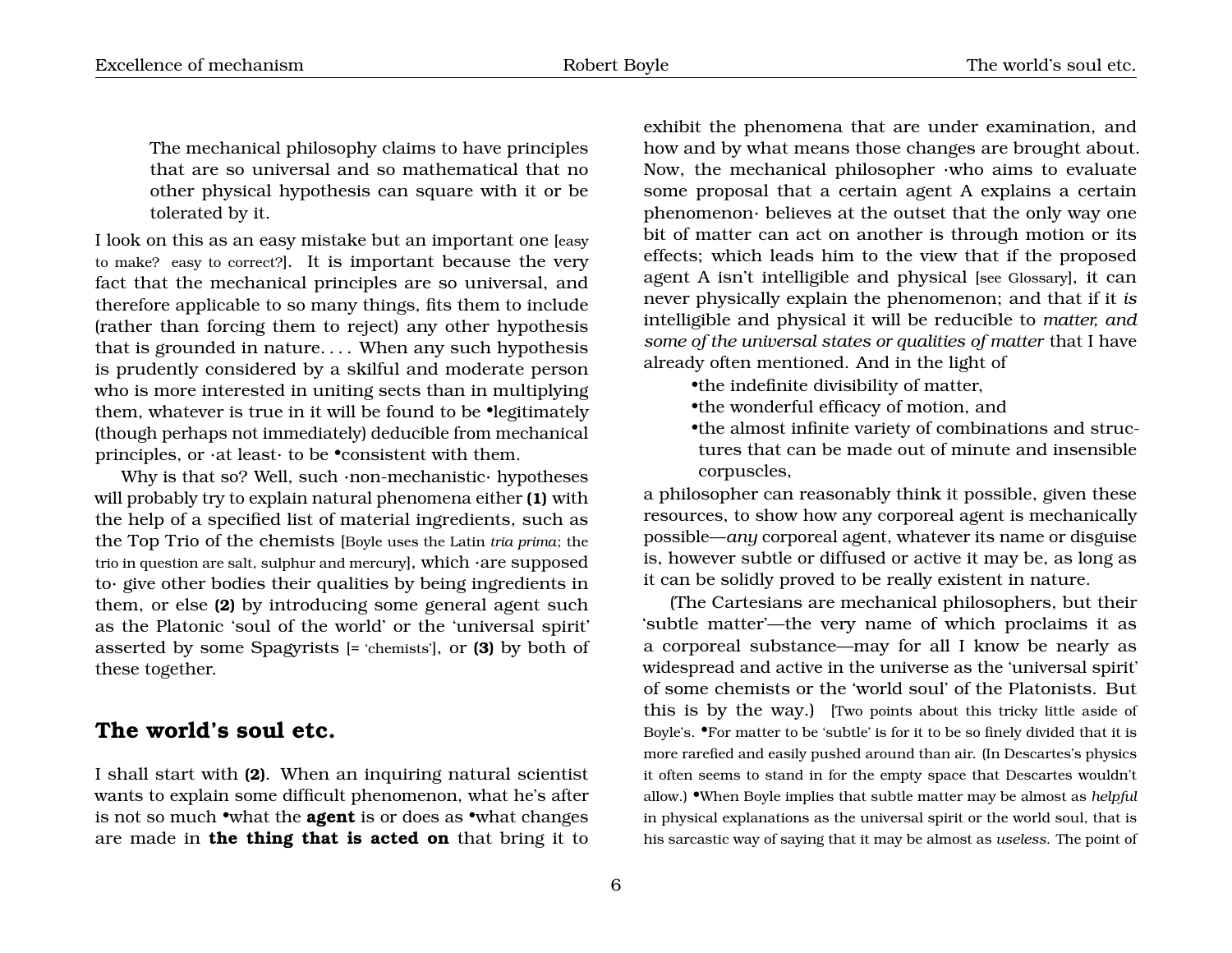the aside is to say that the Cartesians' lip service to mechanism doesn't do them any good as scientists.]

·Here's an example, which I shall follow with the general point of which it is an example·. Whenever corn is ground down to meal, the materials and shape of the millstones will be similar, and so will their special way of moving and engaging with other things; and even if these were quite different in a particular case, that would affect only *how* the grains of corn were squeezed and pulverised; ·the result would still be corn-meal, and—this being the main point—·it wouldn't make the slightest difference whether the millstones were turned by water or wind, or a horse, or human hands, i.e. by inanimate or brute or rational agents. ·Now the general point:· When a body exhibits some phenomenon [see Glossary], the physical cause of this

—whether inanimate or living,

whether purely corporeal, or united to a thinking substance—

will bring it about by making in the body the kinds of changes I have mentioned. Even if *an angel* caused a real change in the nature of a body x, it is hardly humanly conceivable how he could do this without the aid of *motion*: if nothing was dislodged, and no change was made in *how* x or anything related to it was moving, it's hard for us to conceive how x would come out of this changed in any way.

#### <span id="page-9-0"></span>**The top trio**

But now let us come to the other sort of hypotheses that I mentioned [item **(1)** on page [6](#page-5-0)]. If the chemists or others who want to derive a complete natural philosophy from salt, sulphur, and mercury—or any other set list of ingredients would think about what they're trying to do, they could easily discover that when portions of matter are regarded as merely quiescent things, they can't explain the vast majority of natural phenomena; so they would find that they had to suppose them—·i.e. their salt and sulphur and mercury, or whatever·—to be active; ·to which we can add· that purely corporeal things can't be active except by means of •motion and •the effects of motion in combination with facts about shapes, sizes and textures. So that when the chemists and other materialists (if I may call them that) restrict themselves to their ·favoured· ingredients of bodies—whether two or three or more—they have to (and usually *do*) leave most of the phenomena of the universe unexplained. What they need is to bring in·to their explanations· the mechanical and more comprehensive states of matter, especially how material things move. I willingly grant that salt, sulphur, and mercury—or some substances like them—can be obtained by the action of the fire from a great many kinds of matter, scatterable matter, here below. [Boyle uses 'here below' sometimes to mean 'in this life (as distinct from the life in heaven)' and sometimes to mean 'on this planet (as distinct from the heavens)'. Context usually disambiguates, but here—the only occurrence in the present work—it doesn't. The entire content of this note was supplied by J. J. MacIntosh.] Nor would I deny that in explaining various facts about the behaviour of such bodies it may be useful to a skilful natural scientist to know and take into account the fact that this or that ingredient (sulphur, say) is a major ingredient in the body he is studying; from which it can be inferred that the qualities that usually accompany that ingredient when it predominates will probably be found in this present body that contains so much of it. But I have shown elsewhere [in his work *The Sceptical Chemist*] that there are many phenomena to the explanation of which this knowledge will contribute little or nothing; to which I would add here that chemical explanations, although they are sometimes the most obvious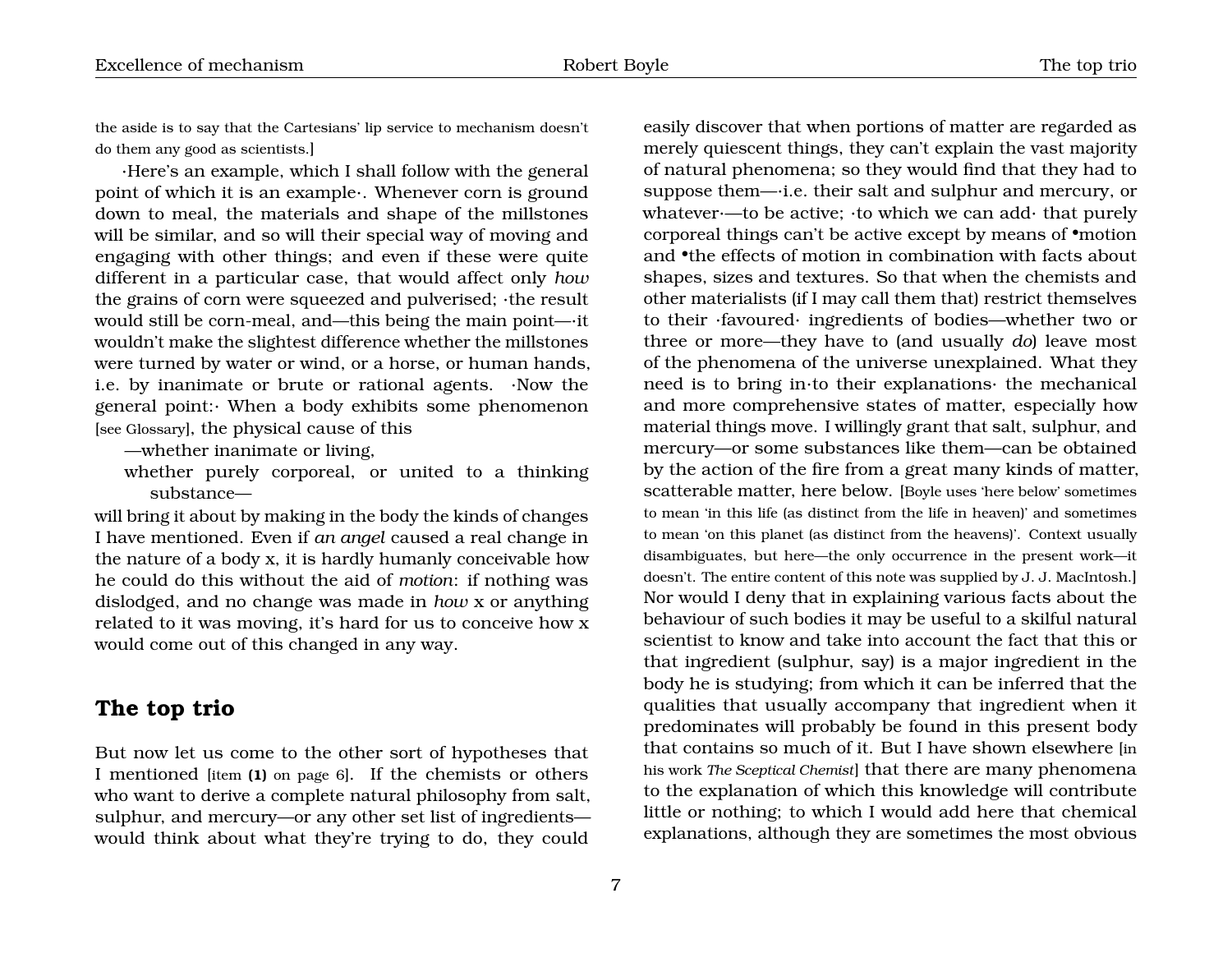and readily available, are not the most fundamental and satisfactory.

Why not? Because the chemical ingredient itself (sulphur or whatever) must owe its qualities to the union of invisibly small particles in a suitable size, shape, motion or rest, and texture, and all of these are merely *mechanical features* of the gathered-together corpuscles. This can be illustrated by what happens in fireworks. It's true that in most of the many different sorts ·of explosion· that are made either in war or for recreation gunpowder is a main ingredient, and much of the variety comes from differences in how much gunpowder is used. But fireworks can be created without gunpowder (as we learn from the ones made in ancient times by the Greeks and Romans); ·and there is a deeper reason than that why the facts about gunpowder don't really provide much support for the chemists' kind of approach to natural phenomena. It is that· gunpowder can be fired and exploded only because of how it is mechanically structured out of simpler portions of matter—saltpetre, charcoal, and sulphur. And sulphur itself, though many chemists mistake it for an elemental principle, owes its flammability to the assemblage ·in it· of even simpler and more basic corpuscles; because chemists admit that it has a flammable ingredient, and experience shows that it contains a great deal of an acid and inflammable salt, and isn't quite devoid of earthy matter.

I know it may be here alleged, that

what chemical analyses produce are simple bodies, which means that they can't be analysed in their turn. But it has been sufficiently proved elsewhere [in *The Sceptical Chemist*] that various substances that chemists like to call the 'salts' or 'sulphurs' or 'mercuries' of the bodies that they come from are not simple and homogeneous; and their not being easily scatterable or analysable is not a clear proof of their not being made up of more basic portions of matter. [Boyle

almost certainly meant: '. . . of portions of more basic kinds of matter'. His word, incidentally, was not 'basic' but 'primitive'.] Some bodies that are ·certainly· composed of simpler kinds of matter—and even some whose components can be analysed in their turn into even simpler ones—are as *difficult* to resolve into their components as are most of those that chemists get as products of their so-called 'analysis by fire'. Common green glass, for example, is far more durable and resistant to analysis than many of those that are regarded as elemental substances; ·but nobody thinks that such glass is itself elemental·. [Boyle adds the example of 'some enamels' that resist great heat, though we know that they aren't elemental because we know what their ingredients are.]

#### <span id="page-10-0"></span>**Challenges that mechanisms could survive**

But even supposing the chemical principles to be utterly elemental, utterly incapable of analysis into simpler constituents, the •various operations ascribed to them will never be made plausible without the help of motion (•various different motions). If we don't bring motion into the story, and are 'explaining' the behaviour of a body merely by listing its ingredients, we'll do about as well as we do if we 'explained' the operations of a watch by saying what metals its various parts are made of, or 'explained' the operations of a windmill by saying that it is made up of wood, stone, canvas and iron.

And I should add this: even if it turned out, through . . . .delicate operations other than the usual analysis by fire, that the material principles of elements of mixed bodies were not the top trio of the common run of chemists, but either •substances of a quite different kind or fewer than three or more than three, that would not at all overthrow the corpuscularian hypothesis. (Regarding 'more than three':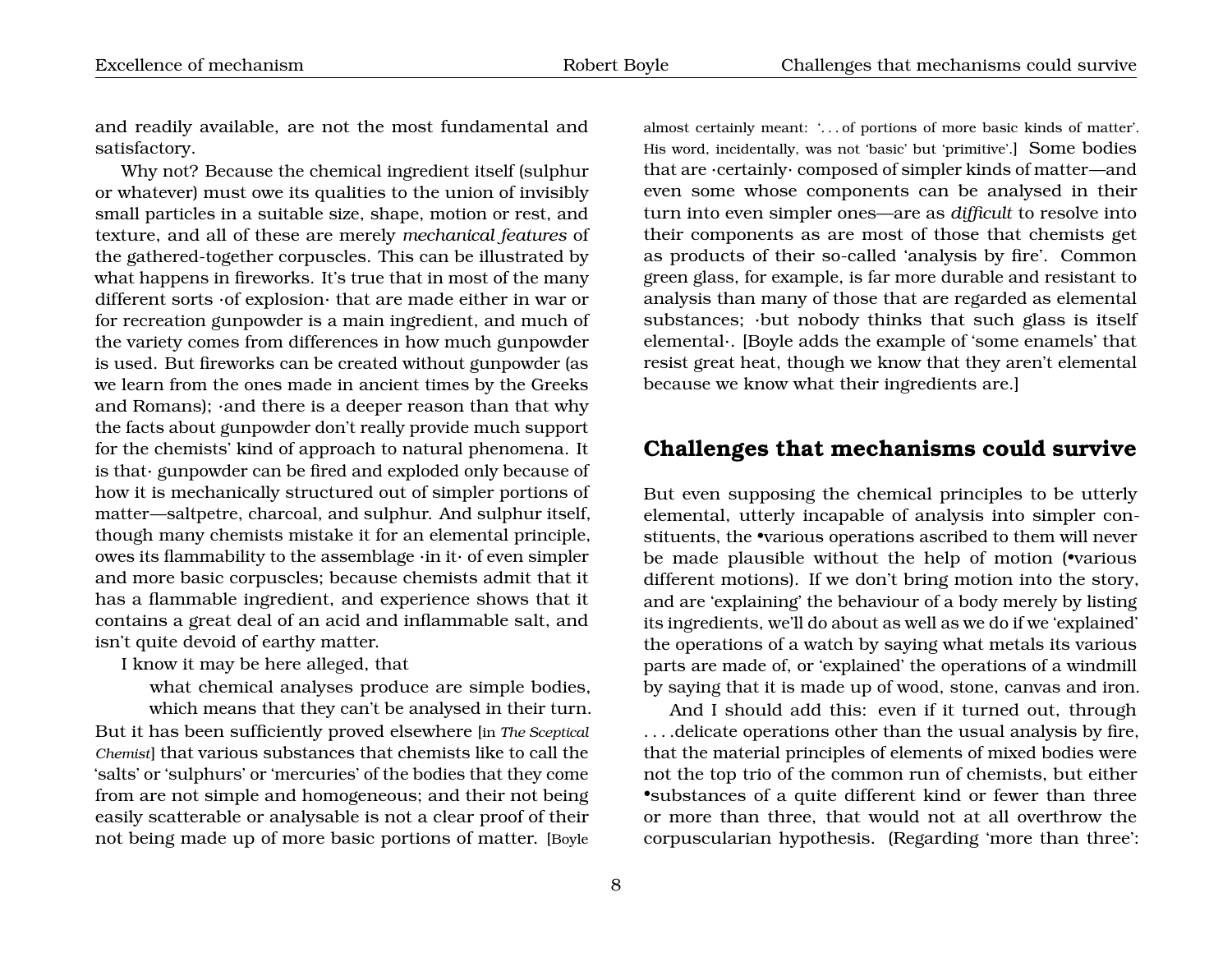some chemists claim that the right number is *five*: all mixed bodies can be analysed into exactly five simple elements; I could never find that this is true.) Nor would it be fatal to corpuscularianism if van Helmont's followers had the all-powerful solvent by which he claimed to be able to reduce a rock into salt with the same weight as the rock, and to turn both that salt and every other kind of mixed and tangible bodies into tasteless water. For whatever the number or qualities of the chemical principles, if they really exist in nature it may very possibly be shown [those six words are Boyle's] that they are made up of invisibly small •corpuscles with definite sizes and shapes, and that various combinations and arrangements of •these may constitute or cause three or five or more material ingredients. Even if van Helmont's great solvent did exist, mechanical principles might well be made to fit even them [i.e. even the outputs of reductions by the solvent]. The solidity, taste etc. of salt may be fairly accounted for by the stiffness, sharpness, and other mechanical qualities of the minute particles that salt is made up; and if a further action by the solvent reduced the salt or any other solid body to tasteless water, this may also be explained by the same ·mechanical· principles: it could be that. . . .the reduction process wears down the edges and points that had previously enabled the particles them to strike briskly on the organ of taste. ·And there's no problem for mechanism in the alleged Helmontian switch from solid to fluid, because· I have thoroughly shown elsewhere [in his *The History of Fluidity and Firmness*] that a single portion of matter can be liquid at one time because its constituent particles are agitated or loosely assembled, and solid at another time because the particulars are at rest or are more tightly crammed together; which means that the difference between *fluid* and *solid* mainly depends on two of our grand principles, motion and rest. [Notice that Boyle, for whom a 'principle' can be anything that

9

plays a central part in explaining a particular fact or event (see Glossary), says that the two principles highlighted by mechanism are **qualities or states of bodies**, motion and rest, to which he would add shape and size etc., whereas the principles highlighted by the chemists are **kinds of matter**, salt, sulphur and mercury.]

Thus, if the further cleverness and hard work of the chemists (which I don't in the least want to discourage) were to lead to analyses of mixed bodies into homogeneous substances that differed—in number or nature or both—from their routine salt, sulphur and mercury, ·that would be a blow to their theoretical position, whereas • the mechanistic philosophy is so general and fertile that it could take such a discovery in its stride [Boyle's words are: . . . that it would 'be fairly reconcilable to such a discovery'.] And •it would go on being useful, because these new material principles will—just as the old top trio did—need the more universal principles of the corpuscularians, especially motion. And that holds for all the elements or ingredients that men have fixed on as •principles (or anyway all that I know of): if the mechanical states and qualities of matter aren't brought into the account, these •principles have been so deficient that I have usually noticed that the materialists (including the chemists) don't merely leave unexplained many things that their narrow principles don't cover, but give poor 'explanations' of the particular phenomena that they do offer to give an account of. [Boyle seems here to be using 'materialist' in a special sense of his own. Note '... materialists, if I may call them that' on page [7.](#page-9-0) It seems that a 'materialist' in this sense is someone whose scientific thinking is dominated by the notion of *kinds of matter*. Who would be a materialist but not a chemist? Boyle doesn't say.] They either **(i)** settle for assigning common and indefinite causes that are too •general to satisfy anyone who really wants to understand what has been going on; or they do venture to give •particular causes, and assign shaky or false ones that are open to being easily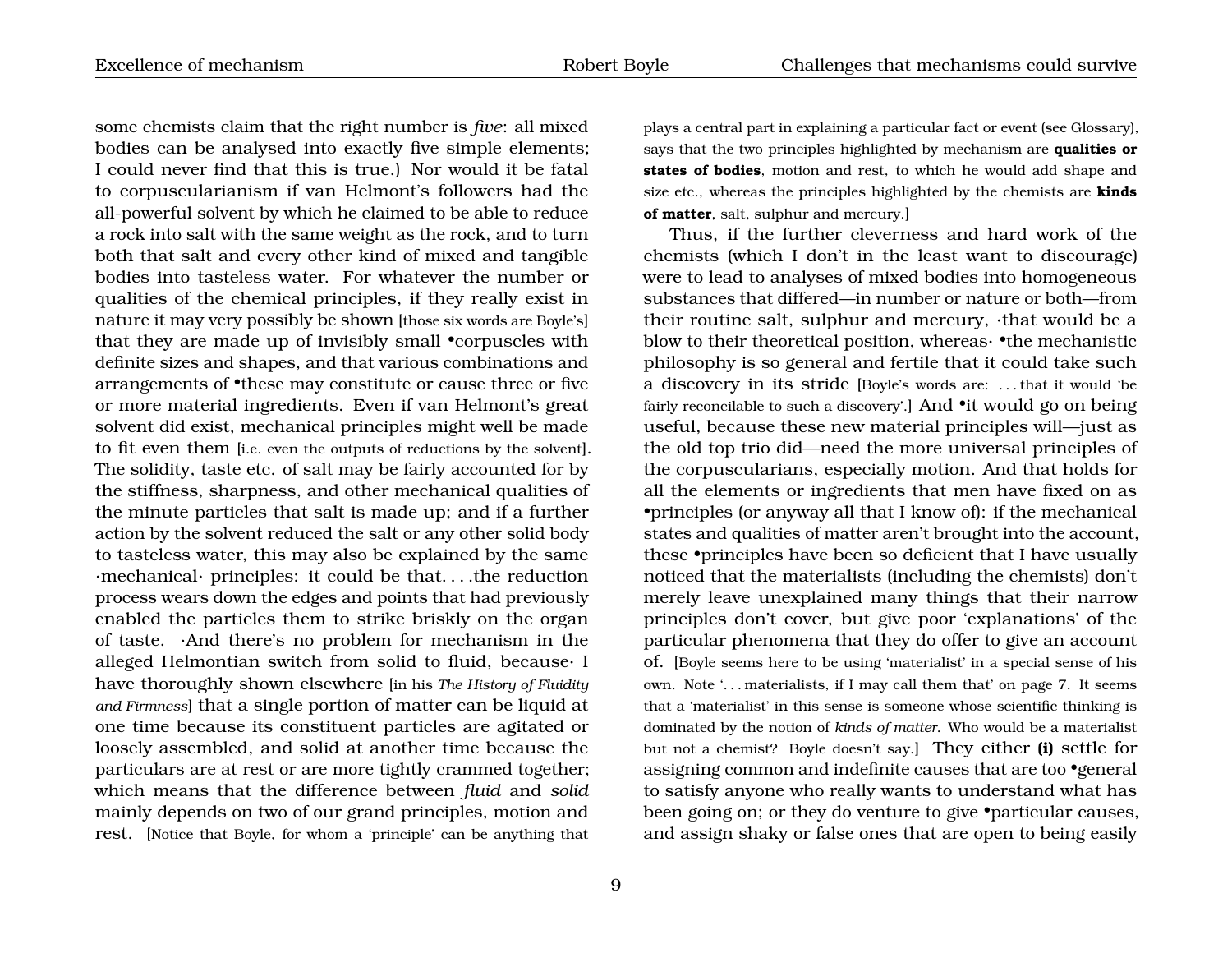disproved by states of affairs or episodes that their doctrine doesn't square with (I have often elsewhere had occasion to show this).

#### <span id="page-12-0"></span>**Mechanism isn't scary**

The chemists needn't be afraid to admit the privilege of the mechanical philosophy, because it may be reconcilable with the truth of their own principles insofar as these agree with the phenomena they are applied to. For these more limited hypotheses ·of the chemists· can be subordinated to the more general and fertile principles ·of mechanism·. *Any* ingredient that has a real existence in nature can be derived—either immediately or through a series of decompositions —from universal matter and its mechanical states and qualities. [Boyle's phrase 'universal matter' makes clear something that may have been a little hidden up to here, namely his view that *there is only one basic kind of matter*; any qualitative differences between two portions of matter are upshots of difference in motion, structure, and so on. This comes up again in 'common matter that they diversify' on page [12.](#page-14-0)] For if different *arrangements* of the very same bricks could generate various kinds of walls, houses, furnaces, vaults, bridges, pyramids, etc., how much more could a great variety of ingredients be produced by. . . .the various combinations and structures of corpuscles which—unlike bricks that are all roughly the same size and shape—may be unlike one another in both respects in unimaginably many different ways! And the mechanical philosophy doesn't have to deny that the primary little lumps that belong to these ingredients may have particles that are so minute and strongly bound together that unaided nature hardly ever tears them apart; we see this in the cases of mercury and gold, which can successively made to put on a multitude of disguises and

yet retain their nature so that they can be brought back to their pristine forms. ['pristine' meant 'original', and *still does* except in the speech of semi-literate people.] And I recently mentioned to you that common glass and good enamels, though both of them are artifacts, and are not only compounds but are compounds of compounds, have their component parts so strictly bound together by the skill of illiterate tradesmen that they stay together in the vitrifying [= 'glass-making'] violence of the fire. And common glass isn't affected by *aqua fortis* that will dissolve mercury, or by *aqua regia* that will dissolve gold. [The former of those is nitric acid; the latter is a mixture of that with hydrochloric acid.]

One at-least-probable upshot of all this is that if the following were the case:

> In addition to rational souls there are some other immaterial substances (such as the heavenly intelligences and substantial forms of the Aristotelians) that regularly function as natural *agents*, though we don't know *how* they do their work,

these agents might help us to •constitute and •effect things [i.e. to •create (new) kinds of matter as combinations of previously known kinds, and to •cause certain events], but they won't help us much to conceive how things are brought about. Thus, whatever principles natural things are constituted by, it is by the mechanical principles that their phenomena must be clearly explained. Here is an example: Even if we accept the Aristotelian view that

the planets are made of a special kind of matter that only they have, and are moved by angels or immaterial intelligences,

we still won't be able to explain planetary phenomena the planets' appearing to move forward, stand still, move backwards—unless we bring in theories in which the motion, shape, situation, and other mathematical or mechanical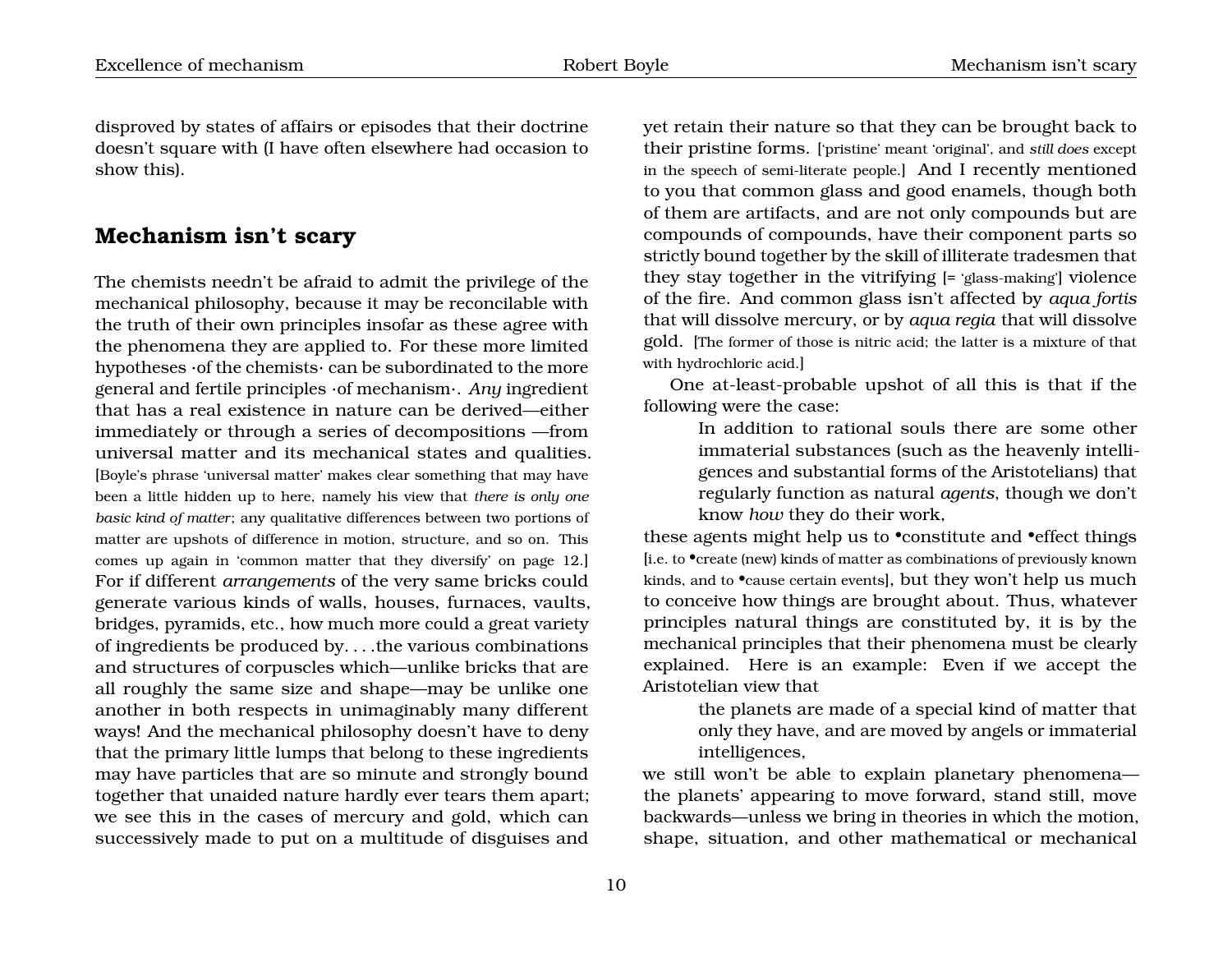states of bodies play the dominant role. [Boyle gives examples of the motions that might be involved—including candidates from pre- and from post-Copernican astronomy.] But if the principles proposed are corporeal things, there will be legitimate ways of reducing them to—or anyway reconciling them with—the mechanical principles, because these are so general and so fertile that there is nothing real among corporeal things that can't be derived from or subordinated to them. (Notice that I said 'nothing *real*; I don't have anything to say about *chimerical* [here = 'purely fantastical'] things such as some of Paracelsus's.) And when •the chemists show that mixed bodies owe their qualities to the predominance of this or that of their three grand ingredients, •the corpuscularians will show that the qualities of that ingredient flow from its structure and the mechanical qualities of the corpuscles it is made up of. ·Some people seem to think· that

> because chemists' furnaces present many uncommon productions and phenomena, there are bodies or corporeal operations that can't be derived from or reconciled with the comprehensive and fertile principles of the mechanical philosophy.

That is on a par with thinking that

because there are a great number and variety of anthems, hymns, pavanes, threnodies, courantes, gavottes, sarabandes, jigs, and other (grave and sprightly) tunes in the books and practices of musicians, there are in them a great many tunes—or at least notes—that don't in any way depend on the musical scale.

Or with thinking that:

because there are rhombuses, rhomboids, trapeziums, squares, pentagons, chiliagons, myriagons, and innumerable other regular and irregular polygons, there are among them some rectilinear shapes that aren't reducible to triangles, or have qualities that will overthrow what Euclid has taught regarding triangles and polygons.

## <span id="page-13-0"></span>**Decoding the world**

I have only one thing to add. ·In the background of it is this·:

•The clarity of mechanical principles and explanations leads to their being retained (where they can be had) even by materialists [see note on page [9](#page-10-0)] and others; and •The intelligence and hard work of modern scientists and mathematicians have successfully applied them to several difficult phenomena (in hydrostatics, the practical part of optics, gunnery, etc.)—phenomena that previously might well have been 'explained' in terms of occult qualities.

·Against that background·, I say that when this philosophy is more deeply searched into and further improved, it will probably turn out to solve more and more of nature's phenomena. And let me add that it isn't always necessary—even if it is always desirable—that someone who is presenting an hypothesis in astronomy, chemistry, anatomy, or other part of physics [see Glossary] be able to prove *a priori* [see Glossary] that his hypothesis is true, or rigorously prove that the other hypotheses proposed about the same subject must be false. I think it was Plato who said that the world is God's epistle written to mankind (and he could have added, in line with another saying of his, that it was written in mathematical letters); so what is happening when men offer physical explanations of the parts and system of the world is rather like (I think) what happens when men conjecturally develop several different keys to enable us to understand a document written in code. One man may have been smart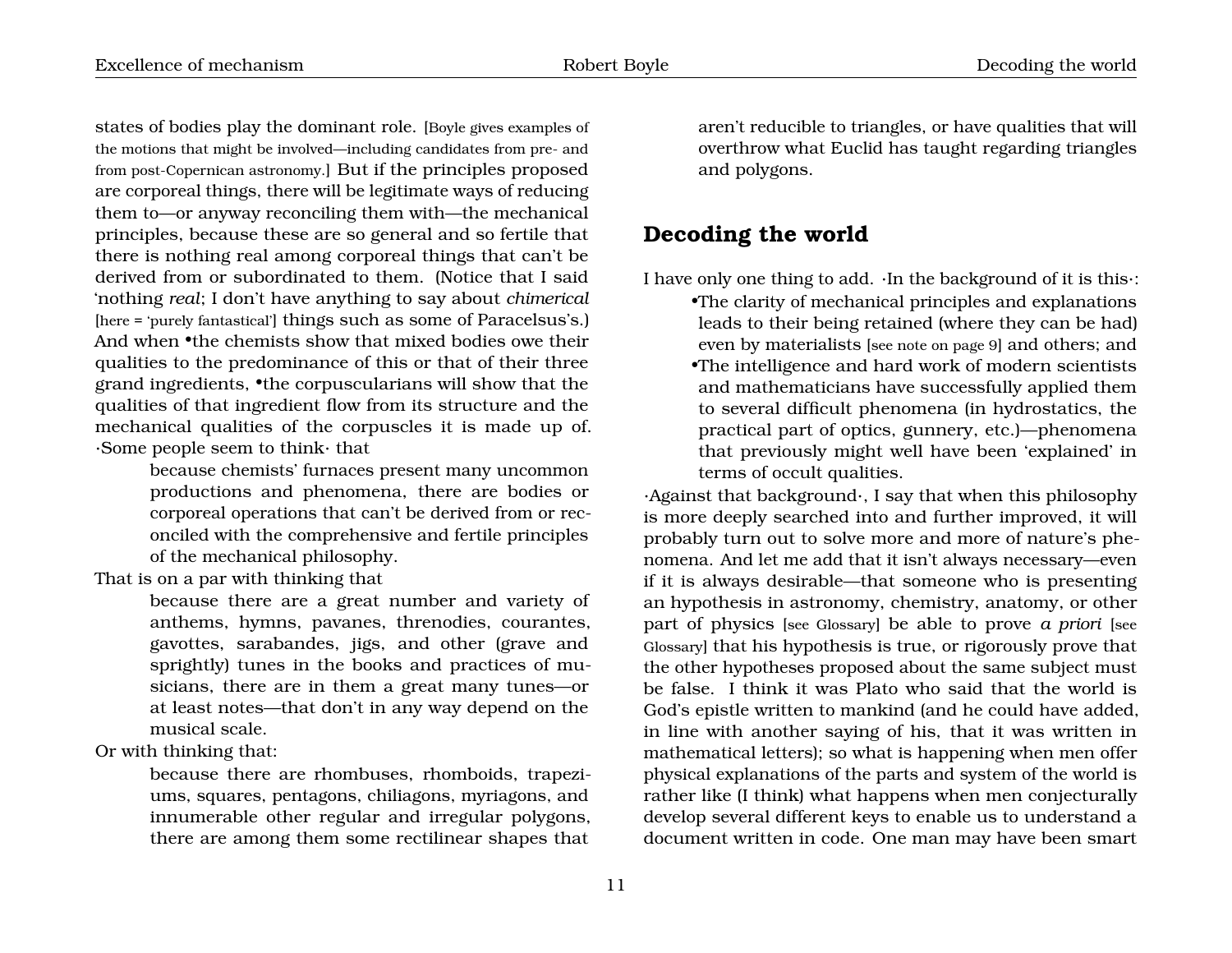enough to discover the right key, but the only way he can prove that he has it right—i.e. to prove that this or that word is not what others guess it to be on the basis of their keys—is by *trial*. He can't show *a priori* that their keys should be rejected and his preferred. But if when his key is tried out it is found to fit the letters of the document well enough to enable us to understand them and make a coherent sense of them, that is enough for it be accepted as the right key of that cipher; there's no need for any further proofs, whether positive ones in favour of this key or negative ones against other keys that have been proposed. [The clause 'to understand them, and make a coherent sense of them' is verbatim Boyle; his point would have been stronger, it seems. if he had written 'to understand it and make coherent sense of it', where 'it' refers to the whole document.]

Sometimes a physical hypothesis peacefully wins the approval of discerning men purely through its fitness to explain the phenomena for which it was devised, doing this without conflicting with any known observation or law of nature. ·I say *peacefully*·—without noise, and without picking quarrels with rivals.

Thus, if the mechanical philosophy goes on explaining corporeal things at the same rate it has in recent years, it can hardly be doubted that eventually unprejudiced persons will think it sufficiently recommended by its internal consistency and the range of natural phenomena that it applies to.

## <span id="page-14-0"></span>**Recapitulation**

Looking back over what I have written, I see that the difficulty and importance of the subject has seduced me into spending many more words on it than I at first planned; so I should now give you a short summary of what came into my mind to recommend the mechanical philosophy to you and remove your fears of seeing it supplanted. All of this ·has a triple underlay·: •I take for granted the creation and general providence of God; •in this paper I claim only to deal with corporeal things, and set aside immaterial beings (which otherwise I very willingly admit); and •I also set aside all agents and operations that are miraculous or supernatural.

**(1)** Corporeal things can't be explained on the basis of fewer than two principles, and no principles can be more basic than matter and motion.

**(2)** The natural and genuine effect of motions in various directions and at various speeds in a portion of matter is to divide it into parts of differing sizes and shapes, moving them in different ways. And in a world like ours the consequences that flow from these are differences in •the orientation, order and location of individual fragments, and in •the structures and textures resulting from their coming together.

**(3)** The parts of matter endowed with these universal qualities are by various interactions turned into natural bodies of various kinds—the kind depending on the abundance of the matter, and on the various compositions and decompositions of the the principles, all of which presuppose the common matter they diversify [see note on page [10.](#page-12-0)] And these various kinds of bodies, by virtue of their mechanical states and qualities (motion, rest etc.) which enable them to act on and be acted on by one another, come to have the various kinds of qualities, of which some are called 'manifest' [= easily perceptible'] and some 'occult' [= 'hidden']. Some of them act on